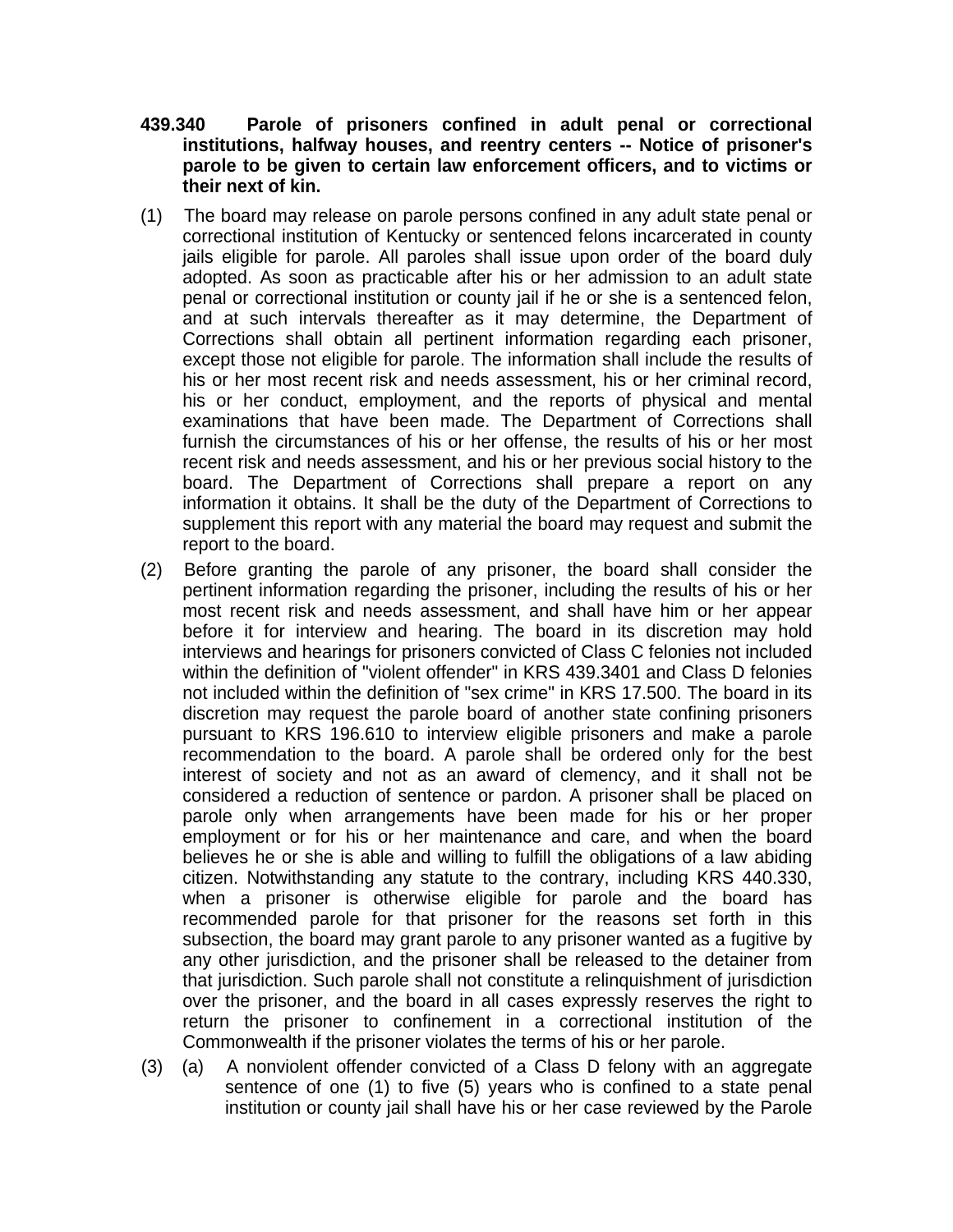Board after serving fifteen percent (15%) or two (2) months of the original sentence, whichever is longer.

- (b) Except as provided in this section, the board shall adopt administrative regulations with respect to the eligibility of prisoners for parole, the conduct of parole and parole revocation hearings and all other matters that come before it, or conditions to be imposed upon parolees. Regulations governing the eligibility of prisoners for parole shall be in accordance with professionally accepted ideas of correction and reform and may utilize in part objective, performance-based criteria and risk and needs assessment information; however, nothing herein contained shall preclude the board from utilizing its present regulations in conjunction with other factors involved that would relate to the inmate's needs and the safety of the public.
- (4) The board shall insure that all sentenced felons who have longer than ninety (90) days to serve in state penal institutions, halfway houses, reentry centers, and county jails are considered for parole not less than sixty (60) days prior to their parole eligibility date, and the Department of Corrections shall provide the necessary assistance and information to the board in order for it to conduct timely parole reviews.
- (5) In addition to or in conjunction with each hearing conducted under subsection (2) of this section for any prisoner convicted of a Class A, B, or C felony or a Class D felony included within the definition of "sex crime" in KRS 17.500 and prior to the granting of a parole to any such prisoner, the parole board shall conduct a hearing of which the following persons shall receive not less than forty-five (45) nor more than ninety (90) days' notice: the Commonwealth's attorney who shall notify the sheriff of every county and the chief of police of every city and county in which the prisoner committed any Class A, B, or C felony or a Class D felony included within the definition of "sex crime" in KRS 17.500 for which he or she is imprisoned, and all identified victims of the crimes or the next of kin of any victim who is deceased. Notice to the Commonwealth's attorney shall be by mail, fax, or electronic means at the discretion of the board, and shall be in a manner that ensures receipt at the Commonwealth attorney's business office. Notices received by chiefs of police and sheriffs shall be posted in a conspicuous location where police employed by the department may see it. Notices shall be posted in a manner and at a time that will allow officers to make comment thereon to the Parole Board. Notice to victims or their next of kin shall be made, for prisoners incarcerated prior to July 15, 1986, by mail, fax, or electronic means at the discretion of the board, and shall be in a manner that ensures receipt by the Commonwealth's attorney, who shall forward the notice promptly to the victims or their next of kin at their last known address. For prisoners incarcerated on or after July 15, 1986, notice to the victims or their next of kin shall be by mail from the Parole Board to their last known address as provided by the Commonwealth's attorney to the Parole Board at the time of incarceration of the prisoner. For prisoners incarcerated prior to April 1, 2021, for a Class D felony included within the definition of "sex crime" in KRS 17.500, notice to the victims or their next of kin shall be in a manner that ensures receipt by the Commonwealth's attorney, who shall forward the notice promptly to the victims or their next of kin at their last known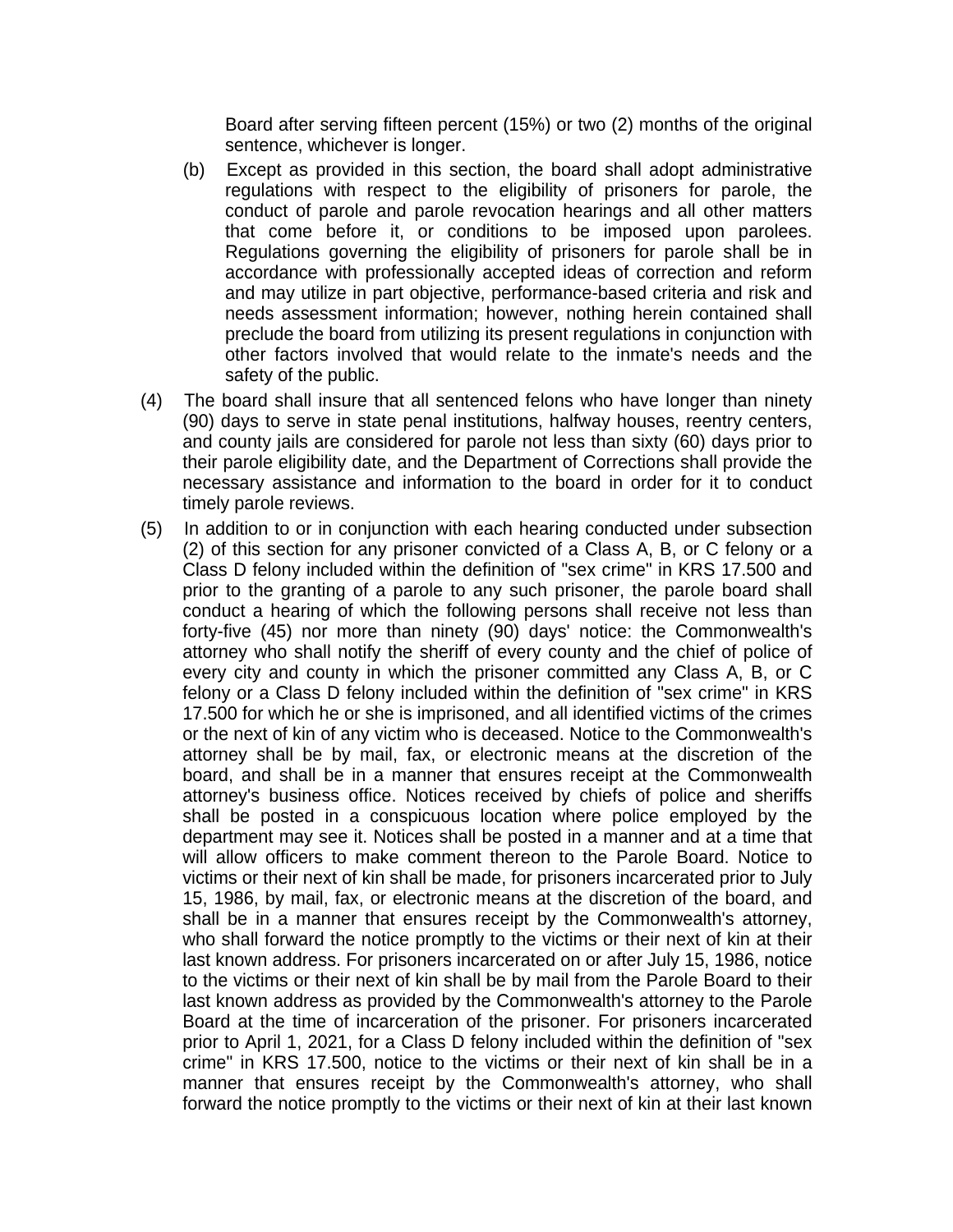address. For prisoners incarcerated on or after April 1, 2021, for a Class D felony included within the definition of "sex crime" in KRS 17.500, notice to the victims or their next of kin shall be by mail from the Parole Board to their last known address as provided by the Commonwealth's attorney to the Parole Board at the time of incarceration of the prisoner. Notice to the victim or the next of kin of subsequent considerations for parole after the initial consideration shall not be sent if the victim or the next of kin gives notice to the board that he or she no longer wants to receive such notices. The notice shall include the time, date, and place of the hearing provided for in this subsection, and the name and address of a person to write if the recipient of the notice desires to attend the hearing or to submit written comments.

- (6) Persons receiving notice as provided for in subsection (5) of this section may submit comments, in person or in writing, to the board upon all issues relating to the parole of the prisoner. The board shall read and consider all comments prior to making its parole decision, if they are received by the board not less than seven (7) days before the date for the hearing. The board shall retain all comments in the prisoner's permanent Parole Board file, and shall consider them in conjunction with any subsequent parole decisions affecting the prisoner. In addition to officers listed in subsection (5) of this section, the crime victims or the next of kin of any victim who is deceased or who is disabled and cannot attend the hearing or the parent or legal guardian of any victim who is a minor may attend the hearing provided for in subsection (5) of this section and present oral and written comments upon all issues relating to the parole of the prisoner, if they have advised the board, in writing received by the board not less than seven (7) days prior to the date set for the hearing, of their intention to attend the hearing. The board shall receive and consider all comments, shall make a record of them which it shall retain in the prisoner's permanent Parole Board file, and shall consider them in conjunction with any subsequent parole decision affecting the prisoner. Persons appearing before the Parole Board pursuant to this subsection may elect to make their presentations outside of the presence of the prisoner.
- (7) Victims of Class D felonies not included within the definition of "sex crime" in KRS 17.500 may submit comments in person or in writing to the board upon all issues relating to the parole of a prisoner.
- (8) Any hearing provided for in subsections (5), (6), and (7) of this section shall be open to the public unless the persons having a right to appear before the board as specified in those subsections request closure of hearing for reasons of personal safety, in which event the hearing shall be closed. The time, date, and location of closed hearings shall not be disclosed to the public.
- (9) Except as specifically set forth in this section, nothing in this section shall be deemed to expand or abridge any existing rights of persons to contact and communicate with the Parole Board or any of its members, agents, or employees.
- (10) The unintentional failure by the Parole Board, sheriff, chief of police, or any of its members, agents, or employees or by a Commonwealth's attorney or any of his or her agents or employees to comply with any of the provisions of subsections (5), (6), and (8) of this section shall not affect the validity of any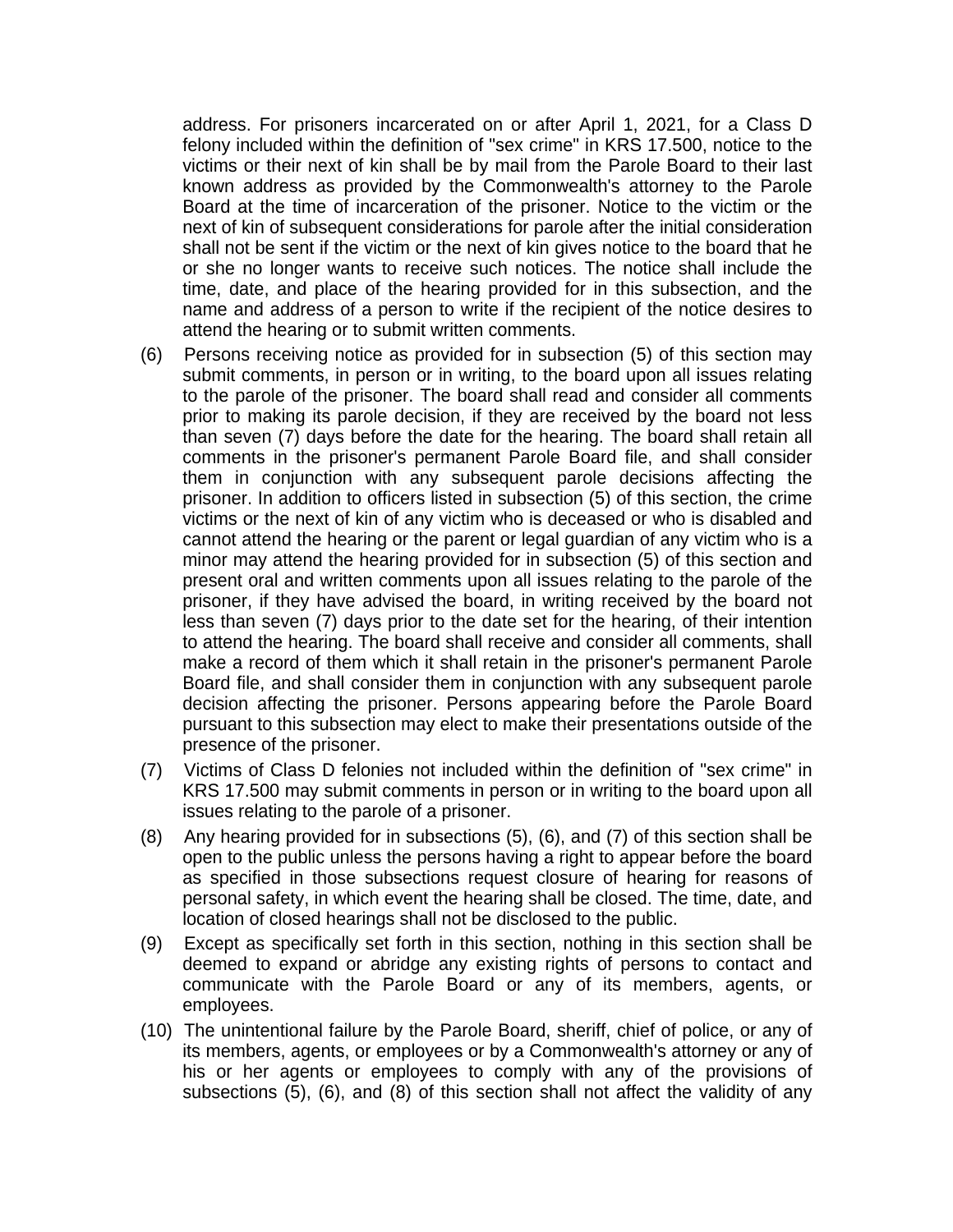parole decision or give rise to any right or cause of action by the crime victim, the prisoner, or any other person.

- (11) No eligible sexual offender within the meaning of KRS 197.400 to 197.440 shall be granted parole unless he or she has successfully completed the Sexual Offender Treatment Program.
- (12) Any prisoner who is granted parole after completion of the Sexual Offender Treatment Program shall be required, as a condition of his or her parole, to participate in regular treatment in a mental health program approved or operated by the Department of Corrections.
- (13) When the board grants parole contingent upon completion of a program, the commissioner, or his or her designee, shall determine the most appropriate placement in a program operated by the department or a residential or nonresidential program within the community approved by the department. If the department releases a parolee to a nonresidential program, the department shall release the parolee only if he or she will have appropriate community housing pursuant to KRS 439.3408.
- (14) If the parole board does not grant parole to a prisoner, the maximum deferment for a prisoner convicted of a non-violent, non-sexual Class C or Class D felony shall be twenty-four (24) months. For all other prisoners who are eligible for parole:
	- (a) No parole deferment greater than five (5) years shall be ordered unless approved by a majority vote of the full board; and
	- (b) No deferment shall exceed ten (10) years, except for life sentences.
- (15) When an order for parole is issued, it shall recite the conditions thereof.

## **Effective:**April 1, 2021

- **History:** Amended 2021 Ky. Acts ch. 175, sec. 1, effective April 1, 2021. -- Amended 2017 Ky. Acts ch. 158, sec. 91, effective June 29, 2017. -- Amended 2011 Ky. Acts ch. 2, sec. 32, effective June 8, 2011. -- Repealed and reenacted 2010 Ky. Acts ch. 107, sec. 5, effective July 15, 2010. -- Amended 2009 Ky. Acts ch. 57, sec. 1, effective June 25, 2009. -- Amended 2008 Ky. Acts ch. 158, sec. 2, effective July 1, 2008. -- Amended 2005 Ky. Acts ch. 129, sec. 2, effective March 18, 2005. -- Amended 2002 Ky. Acts ch. 179, sec. 1, effective July 15, 2002; and ch. 232, sec. 1, effective July 15, 2002. -- Amended 1998 Ky. Acts ch. 541, sec. 2, effective July 15, 1998. -- Amended 1994 Ky. Acts ch. 179, sec. 2, effective April 4, 1994. Amended 1992 Ky. Acts ch. 211, sec. 97, effective July 14, 1992. -- Amended 1990 Ky. Acts ch. 435, sec. 1, effective July 13, 1990. -- Amended 1986 Ky. Acts ch. 133, sec. 1, effective July 15, 1986; ch. 382, sec. 1, effective July 15, 1986; and ch. 478, sec. 6, effective July 15, 1986. -- Amended 1982 Ky. Acts ch. 344, sec. 44, effective July 15, 1982. -- Amended 1978 Ky. Acts ch. 259, sec. 2, effective June 17, 1978. -- Amended 1976 Ky. Acts ch. 190, sec. 1. -- Amended 1974 Ky. Acts ch. 74, Art. V, sec. 24(15). -- Amended 1963 (2nd Extra. Sess.) Ky. Acts ch. 4, sec. 6. -- Created 1956 Ky. Acts ch. 101, sec. 10, effective May 18, 1956.
- **Legislative Research Commission Note** (7/15/2010). 2008 Ky. Acts ch. 107, sec. 12, provides that "The intent of the General Assembly in repealing and reenacting KRS 439.320, 439.340, and 532.200 in Sections 4, 5, and 10 of this Act is to affirm the amendments made to these sections in 2008 Ky. Acts ch. 158. The specific textual provisions of Sections 4, 5, and 10 of this Act which reflect amendments made to those sections by 2008 Ky. Acts ch. 158 shall be deemed effective as of April 24, 2008, and those provisions are hereby made expressly retroactive to that date, with the remainder of the text from those